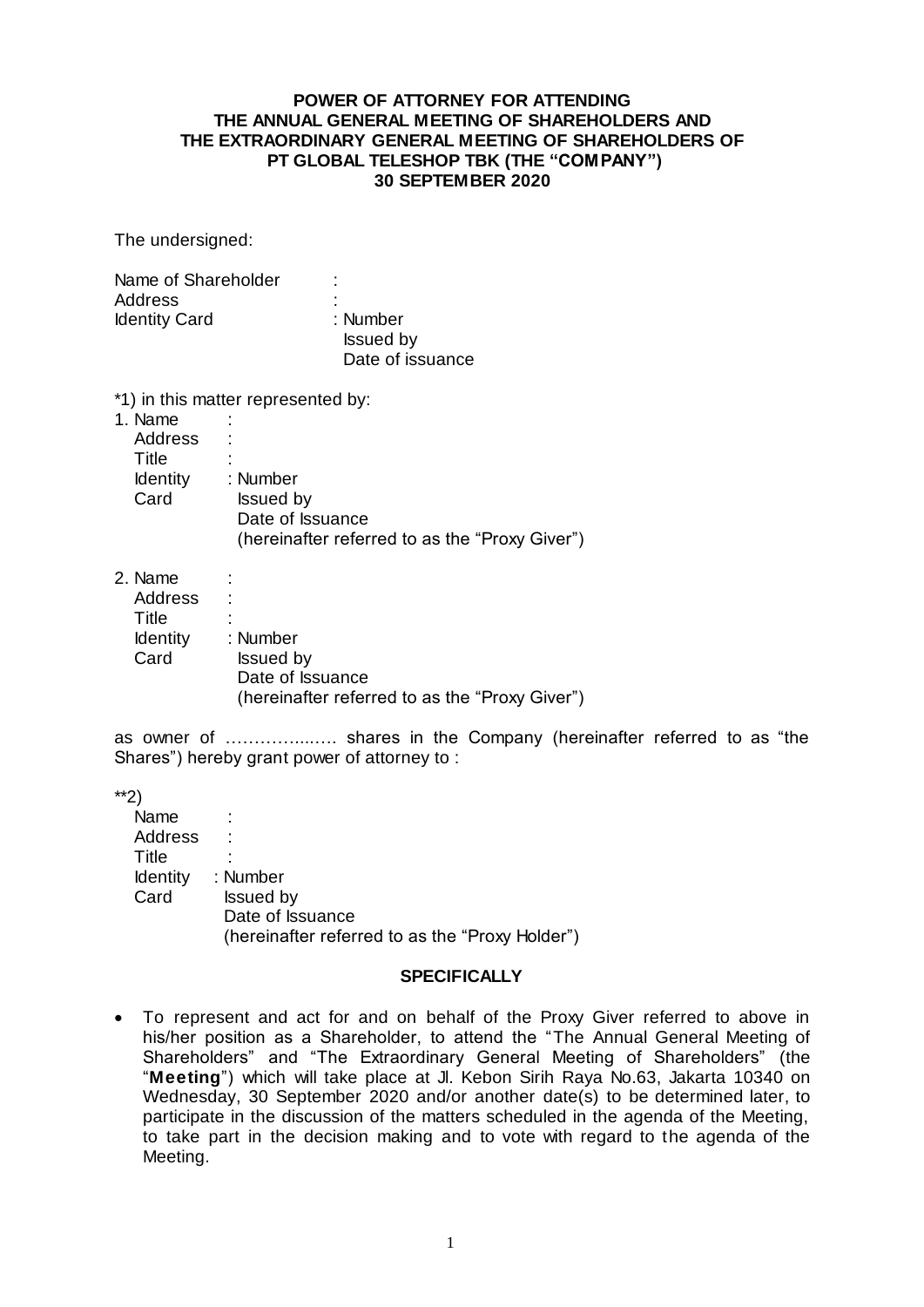I/We direct the Proxy Holder to vote as follows: